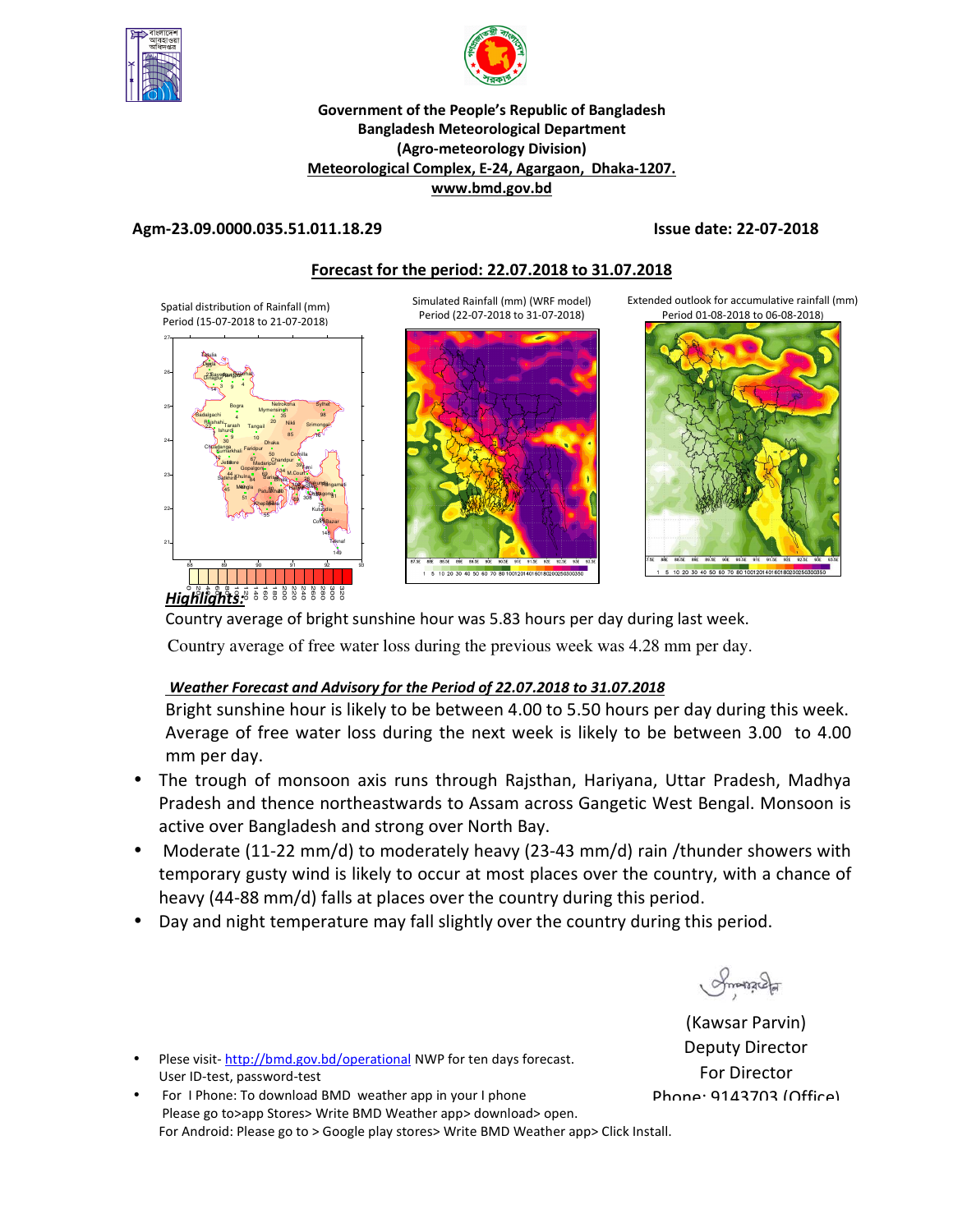#### **Short Weather description Period: 15.07.2018 to 21.07.2018** Maximum And Minimum Temperature (Range and Extreme)

| <b>Divisions</b> | <b>Maximum temperature</b><br>range in <sup>o</sup> C |  |         | <b>Highest maximum</b><br>temperature in <sup>o</sup> C |                             |      | Minimum temperature |                          | Range in <sup>"</sup> C  |      | Lowest minimum<br>temperature in <sup>o</sup> C |                                |                   |
|------------------|-------------------------------------------------------|--|---------|---------------------------------------------------------|-----------------------------|------|---------------------|--------------------------|--------------------------|------|-------------------------------------------------|--------------------------------|-------------------|
| <b>Dhaka</b>     | 30.7                                                  |  | $-37.6$ | °c                                                      | °cı<br><b>Dhaka</b><br>37.6 |      | 25.0                | $\overline{\phantom{0}}$ | 29.4                     | °c   | Madaripur                                       | 25.0 °C                        |                   |
| Mymensingh       | 32.0                                                  |  | $-38.0$ | °c                                                      | Mymensingh<br>Netrokona     | 38.0 | °Cı                 | 26.4                     |                          | 29.7 | °c                                              | Mymensingh<br>&Netrokona       | 26.4 $^{\circ}$ C |
| Chattogram       | 29.0                                                  |  | $-37.2$ | °c                                                      | Chandpur                    | 37.2 | $\overline{c}$      | 23.0                     | $\overline{\phantom{0}}$ | 29.2 | °c                                              | Rangamati                      | $23.0\text{ °C}$  |
| Sylhet           | 32.2                                                  |  | $-38.3$ | °c                                                      | Sylhet                      | 38.3 | ۳C۱                 | 25.2                     | $\overline{\phantom{0}}$ | 29.4 | $\overline{c}$                                  | Sylhet                         | 25.2 °C           |
| Rajshahi         | 31.8                                                  |  | $-37.9$ | °c                                                      | Rajshahi                    | 37.9 | °c                  | 26.0                     | $\overline{\phantom{0}}$ | 29.9 |                                                 | $\overline{C}$ Tarash          | 26.0 °C           |
| Rangpur          | 32.7                                                  |  | $-39.0$ | °c                                                      | Rajarhat                    | 39.0 | °cı                 | 25.3                     | $\overline{\phantom{0}}$ | 30.1 |                                                 | $\overline{\text{°c}}$ Tatulia | 25.3 °C           |
| Khulna           | 29.8                                                  |  | $-37.4$ | °c                                                      | Jashore                     | 37.4 | °CI                 | 26.4                     |                          | 29.5 | °c                                              | Khulna                         | 26.4 $^{\circ}$ C |
| Barishal         | 29.5                                                  |  | $-37.2$ | °c                                                      | <b>Bhola</b>                | 37.2 | °C.                 | 25.7                     |                          | 28.3 | $^{\circ}$ c                                    | <b>Bhola</b>                   | 25.7 °C           |

| Name of the<br><b>Divisions</b> | Name of the<br><b>Stations</b> | Total<br>Rainfall<br>in (mm) | Rainfall<br>in $(mm)$ | Normal Deviation<br>in % | Total<br>Rainy<br>days | Average<br>M a x<br>in % | Average<br>M in<br>in % | Average<br>Max.<br>Humidity Humidity temp in °C | Average<br>Normal<br>Max.<br>temp in<br>°C | Average Average<br>Min.<br>temp in °<br>C | Normal<br>Min.<br>temp in<br>°C |
|---------------------------------|--------------------------------|------------------------------|-----------------------|--------------------------|------------------------|--------------------------|-------------------------|-------------------------------------------------|--------------------------------------------|-------------------------------------------|---------------------------------|
| Dhaka                           | Dhaka                          | 50                           | 87                    | -43                      | 05                     | 092                      | 063                     | 34.3                                            | 31.6                                       | 27.9                                      | 26.2                            |
|                                 | Faridpur                       | 67                           | 81                    | $-17$                    | 06                     | 94                       | 067                     | 33.7                                            | 31.4                                       | 26.6                                      | 26.0                            |
|                                 | Madaripur                      | 69                           | 74                    | $-7$                     | 06                     | 096                      | 065                     | 33.0                                            | 31.7                                       | 26.8                                      | 25.6                            |
|                                 | Nikli                          | 85                           | $\star\star$          | $***$                    | 05                     | 089                      | 067                     | 35.2                                            | $\star\star$                               | 27.4                                      |                                 |
|                                 | Tangail                        | 10                           | 71                    | -86                      | 03                     | 091                      | 061                     | 34.4                                            | 31.8                                       | 27.5                                      | 26.1                            |
|                                 | Gopalgonj                      | 84                           | $\star\star$          | $\overline{**}$          | 06                     | 096                      | 071                     | 33.0                                            | $\star\star$                               | 26.6                                      | $\star\star$                    |
| Mymensingh                      | Mymensingh                     | 20                           | 80                    | -75                      | 04                     | 92                       | 063                     | 34.5                                            | 31.1                                       | 27.6                                      | 26.0                            |
|                                 | Netrokona                      | 35                           | $\star\star$          | ***                      | 03                     | 094                      | 063                     | 34.1                                            | $\star\star$                               | 27.5                                      | **                              |
| Chattogram                      | Chattogram                     | 75                           | 201                   | -63                      | 05                     | xx                       | $\star\star$            | 033                                             | 31.2                                       | 027                                       | 25.2                            |
|                                 | Sitakunda                      | 137                          | 142                   | $-4$                     | 05                     | **                       | $\star\star$            | $\star\star$                                    | 30.5                                       | $\star\star$                              | 25.4                            |
|                                 | Rangamati                      | 31                           | 139                   | $-78$                    | 04                     | 097                      | 051                     | 34.1                                            | 31.1                                       | 25.3                                      | 25.0                            |
|                                 | Cox'sBazar                     | 148                          | 193                   | -23                      | $\overline{7}$         | 97                       | 79                      | 31.5                                            | 30.4                                       | 25.9                                      | 25.2                            |
|                                 | Teknaf                         | 149                          | 204                   | $-27$                    | 4                      | **                       | $\star\star$            | **                                              | 30.1                                       | ××                                        | 25.3                            |
|                                 | Hatiya                         | 69                           | 174                   | -60                      | 04                     | 097                      | 080                     | 31.6                                            | 30.1                                       | 26.9                                      | 25.5                            |
|                                 | Sandw ip                       | 308                          | 208                   | ***                      | 05                     | 097                      | 073                     | 033                                             | 30.0                                       | 026                                       | 25.3                            |
|                                 | Kutubdia                       | 88                           | 172                   | -49                      | 06                     | 95                       | 073                     | 32.1                                            | 30.2                                       | 26.5                                      | 25.4                            |
|                                 | Feni                           | 26                           | 168                   | -85                      | 03                     | 096                      | 066                     | 33.6                                            | 30.5                                       | 26.2                                      | 25.2                            |
|                                 | <b>M.Court</b>                 | 100                          | 165                   | -39                      | 05                     | 95                       | 72                      | 33.0                                            | 30.6                                       | 27.0                                      | 25.6                            |
|                                 | Chandpur                       | 34                           | 91                    | ***                      | 04                     | 093                      | 069                     | 034                                             | 31.4                                       | 027                                       | 25.9                            |
|                                 | Cumilla                        | 39                           | 108                   | -64                      | 05                     | 092                      | 063                     | 33.5                                            | 31.0                                       | 27.0                                      | 25.4                            |
| Sylhet                          | Sylhet                         | 98                           | 175                   | -44                      | 05                     | 95                       | 61                      | 35.8                                            | 31.6                                       | 26.8                                      | 25.1                            |
|                                 | Srimongal                      | 16                           | 70                    | $-77$                    | 03                     | 97                       | 052                     | 35.6                                            | 32.2                                       | 26.7                                      | 25.1                            |
| Rajshahi                        | Rajshahi                       | 7                            | 81                    | -91                      | 03                     | 095                      | 063                     | 35.3                                            | 32.2                                       | 27.5                                      | 25.7                            |
|                                 | Bogura                         | 4                            | 83                    | -95                      | 03                     | 094                      | 054                     | 34.6                                            | 31.9                                       | 28.1                                      | 26.2                            |
|                                 | Ishurdi                        | 30                           | 74                    | $-59$                    | 04                     | 096                      | 057                     | 034                                             | 32.2                                       | 028                                       | 26.0                            |
|                                 | Badalgachi                     | 22                           | $\star\star$          | ***                      | 02                     | 097                      | 057                     | 34.2                                            | $\star\star$                               | 27.4                                      | $\star\star$                    |
|                                 | Tarash                         | 9                            | $\star\star$          | ***                      | 02                     | 099                      | 063                     | 33.6                                            | **                                         | 27.4                                      | **                              |
| Rangpur                         | Rangpur                        | 9                            | 83                    | -89                      | 02                     | 091                      | 058                     | 35.1                                            | 31.7                                       | 28.2                                      | 26.0                            |
|                                 | Dinajpur                       | 14                           | 90                    | -84                      | 03                     | 093                      | 058                     | 35.3                                            | 32.0                                       | 27.6                                      | 25.7                            |
|                                 | Sayedpur                       | 3                            | $\star\star$          | ***                      | 02                     | 90                       | 76                      | 35.6                                            | **                                         | 27.7                                      | **                              |
|                                 | Rajarhat                       | 4                            | $\star\star$          | ***                      | 02                     | 090                      | 061                     | 35.0                                            | $\ddot{x}$                                 | 27.5                                      | xx                              |
|                                 | Tetulia                        | 35                           | **                    | ***                      | 03                     | 096                      | 063                     | 34.2                                            | $\star\star$                               | 26.6                                      | **                              |
|                                 | Dimla                          | 23                           | $\star\star$          | $***$                    | 03                     | 090                      | 062                     | 35.0                                            | **                                         | 28.0                                      | **                              |
| Khulna                          | Khulna                         | 49                           | 75                    | -35                      | 07                     | 096                      | 069                     | 33.5                                            | 31.7                                       | 27.1                                      | 26.2                            |
|                                 | Mongla                         | 51                           | $\ddot{x}$            | $***$                    | 06                     | 097                      | 072                     | 032                                             | $\star\star$                               | 027                                       | $\star\star$                    |
|                                 | Jashore                        | 44                           | 69                    | $-36$                    | 04                     | 092                      | 064                     | 34.1                                            | 32.5                                       | 27.0                                      | 26.1                            |
|                                 | Chuadanga                      | 12                           | 75                    | -84                      | 04                     | 094                      | 068                     | 34.4                                            | 32.7                                       | 27.6                                      | 26.3                            |
|                                 | Satkhira                       | 45                           | 85                    | -47                      | 06                     | 097                      | 051                     | 33.6                                            | 31.9                                       | 27.2                                      | 26.2                            |
|                                 | Kumarkhali                     | 18                           | **                    | ***                      | 05                     | 098                      | 053                     | 33.7                                            | **                                         | 27.3                                      | **                              |
| Barishal                        | <b>Barisal</b>                 | 80                           | 87                    | -8                       | 06                     | 099                      | 073                     | 32.4                                            | 31.0                                       | 26.4                                      | 25.6                            |
|                                 | <b>Bhola</b>                   | 30                           | 98                    | -69                      | 07                     | 097                      | 073                     | 32.6                                            | 30.6                                       | 26.9                                      | 25.5                            |
|                                 | Patuakhali                     | 163                          | 127                   | 28                       | 07                     | 098                      | 077                     | 32.2                                            | 30.9                                       | 26.9                                      | 26.0                            |
|                                 | Khepupara                      | 55                           | 139                   | -60                      | 05                     | 096                      | 075                     | 033                                             | 30.4                                       | 027                                       | 25.8                            |

#### *Rainfall analysis* and *average temperature:-*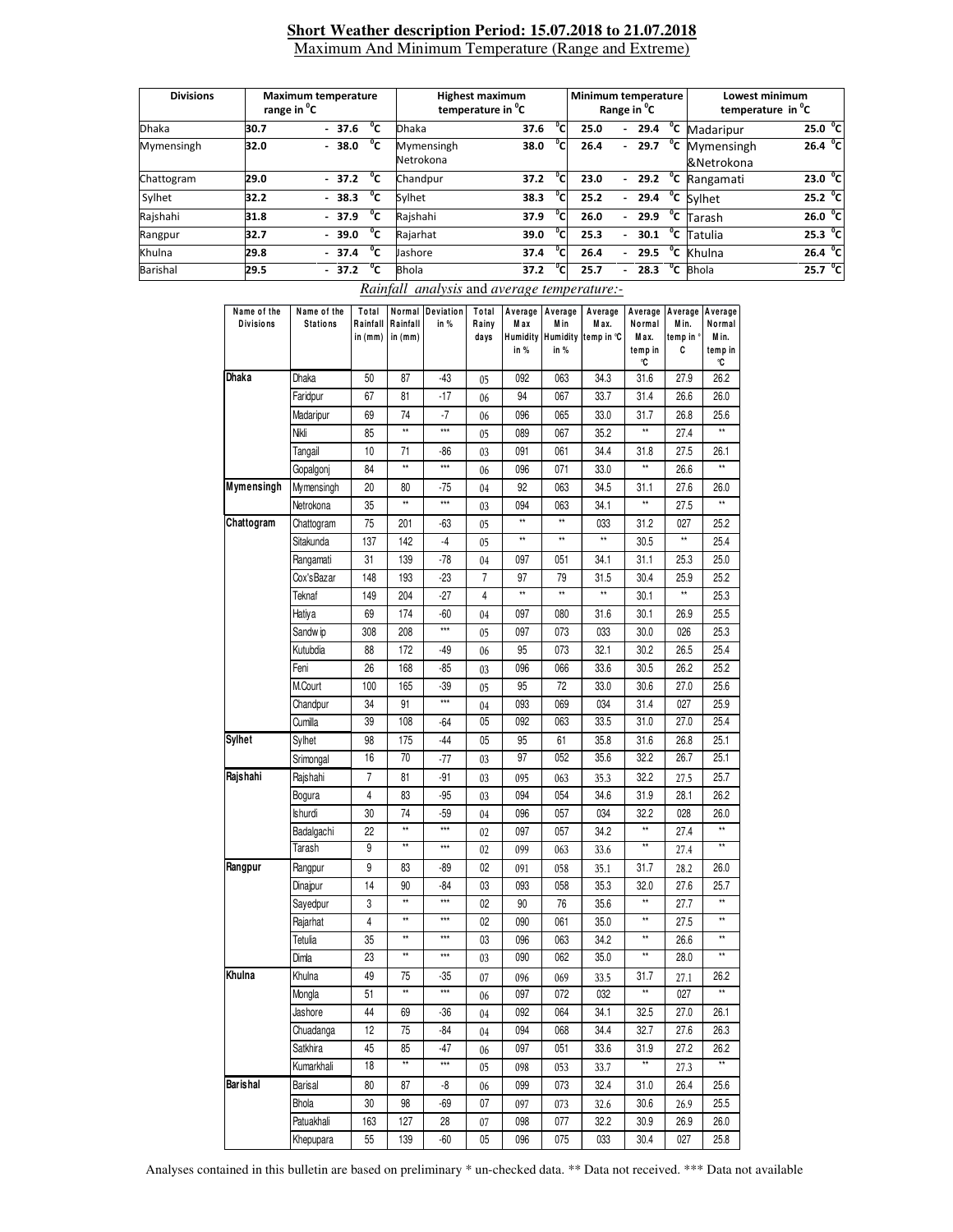

Spatial distribution of Rainfall (mm). Period (15-07-2018 to 22-07-2018)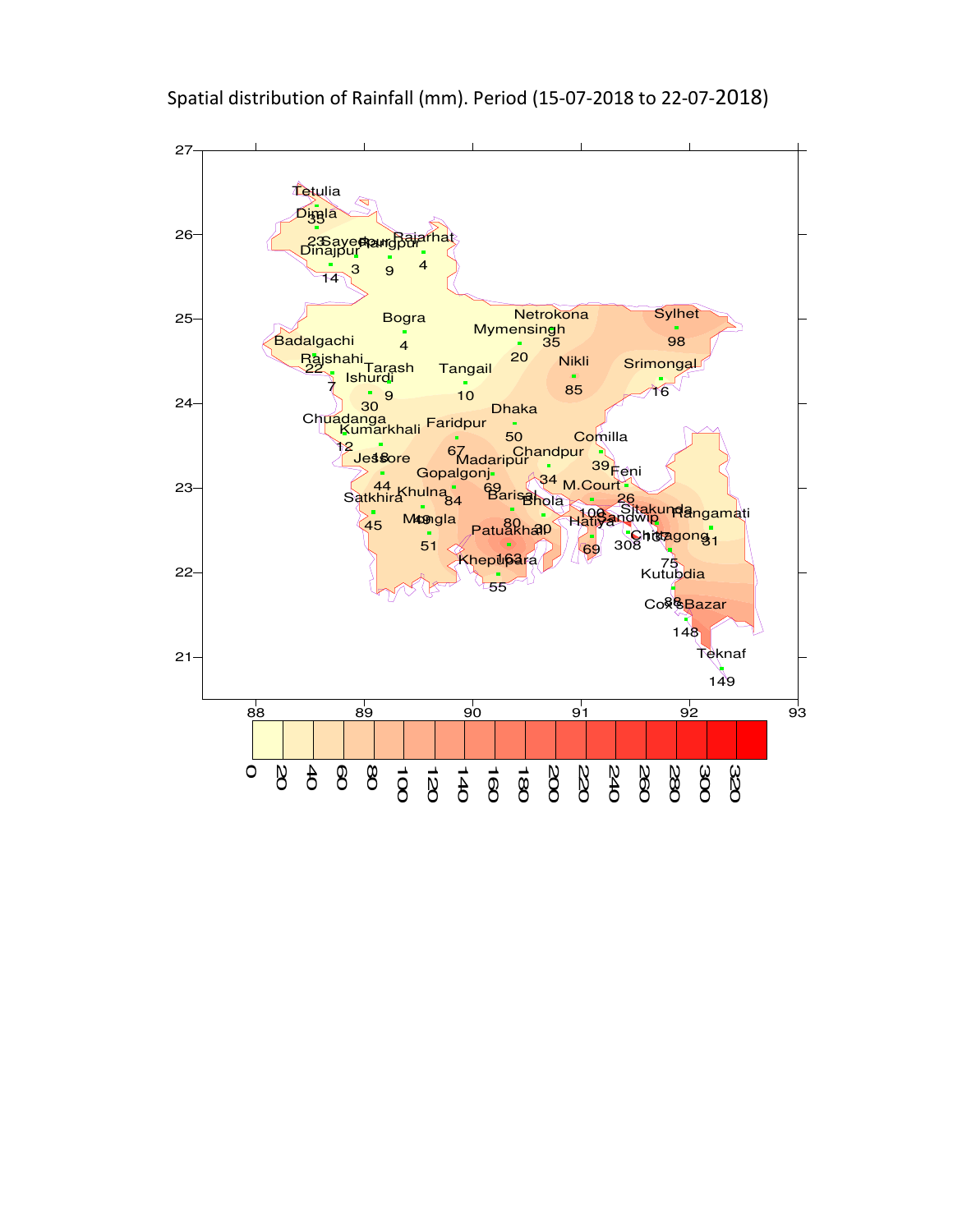



গণপ্রজাতন্ত্রী বাংলাদেশ সরকার বাংলাদেশ আবহাওয়া অধিদপ্তর কৃষি আবহাওয়া মহাশাখা আবহাওয়া ভবন, ই-২৪, আগারগাঁও, ঢাকা-১২০৭।

www.bmd.gov.bd

এজিএম-২৩.০৯.০০০০.০৩৫.৫১.০১১.১৮.২৯

তারিখ: ২২-০৭-২০১৮ খ্রিঃ

পূর্বাভাসের সময়কাল: ২২-০৭-২০১৮ থে<u>কে ৩১-০৭-২০১৮</u>

Spatial distribution of Rainfall (mm) Period (15-07-2018 to 21-07-2018)



Simulated Rainfall (mm) (WRF model) Period (22-07-2018 to 31-07-2018)



Extended outlook for accumulative rainfall (mm) Period 01-08-2018 to 07-08-2018)



### প্ৰধান বৈশিষ্ট্য সমূহঃ-

গত সপ্তাহে দেশের দৈনিক উজ্জল সূর্যকিরণ কালের গড় ৫.৮৩ ঘন্টা ছিল । গত সপ্তাহে দেশের দৈনিক বাষ্পীভবনের গড ৪.২৮ মিঃ মিঃ ছিল।

# আবহাওয়ার পূর্বাভাসঃ ২২-০৭-২০১৮ থেকে ৩১-০৭-২০১৮ ইং পর্যন্ত।

এ সপ্তাহে দৈনিক উজ্জুল সূর্য কিরণ কাল ৪.০০ থেকে ৫.৫০ ঘন্টার মধ্যে থাকতে পারে । আগামী সপ্তাহের বাম্পীভবনের দৈনিক গড় ৩.০০ মিঃ মিঃ থেকে ৪.০০ মিঃ মিঃ থাকতে পারে।

- মৌসুমী বায়ুর অক্ষ রাজস্থান, হরিয়ানা, উত্তর প্রদেশ, মধ্যপ্রদেশ এবং গাঙ্গেয় পশ্চিমবঙ্গ হয়ে উত্তরপূর্ব দিকে আসাম পর্যন্ত বিস্তৃত  $\bullet$ রয়েছে। মৌসমী বায় বাংলাদেশের উপর সক্রিয় এবং উত্তর বঙ্গোপসাগরে প্রবল অবস্থায় বিরাজমান রয়েছে।
- এ সময়ে দেশের অধিকাংশ স্থানে অস্থায়ী দমকা হাওয়াসহ মাঝারি (১১-২২ মিঃ মিঃ/দিন) থেকে মাঝারি ধরণের ভারী (২৩-৪৩ মিঃ মিঃ/দিন) ধরনের বৃষ্টি/বজ্রবৃষ্টি হতে পারে। সেই সাথে দেশের কোথাও কোথাও ভারী (৪৪-৮৮ মিঃমিঃ/দিন) বর্ষণ হতে পারে।
- এ সময়ে সারাদেশের দিন ও রাতের তাপমাত্রা সামান্য হ্রাস পেতে পারে।
- Plese visit-http://bmd.gov.bd/operational NWP for ten days forecast. User ID-test, password-test
- For I Phone: To download BMD weather app in your I phone Please go to>app Stores> Write BMD Weather app> download> open. For Android: Please go to > Google play stores> Write BMD Weather app> Click Install.

Smanacla

(কাওসার পারভীন) উপপরিচালক কৃষি আবহাওয়া মহাশাখা টেলিফোন: ৯১৪৩৭০৩ (অফিস)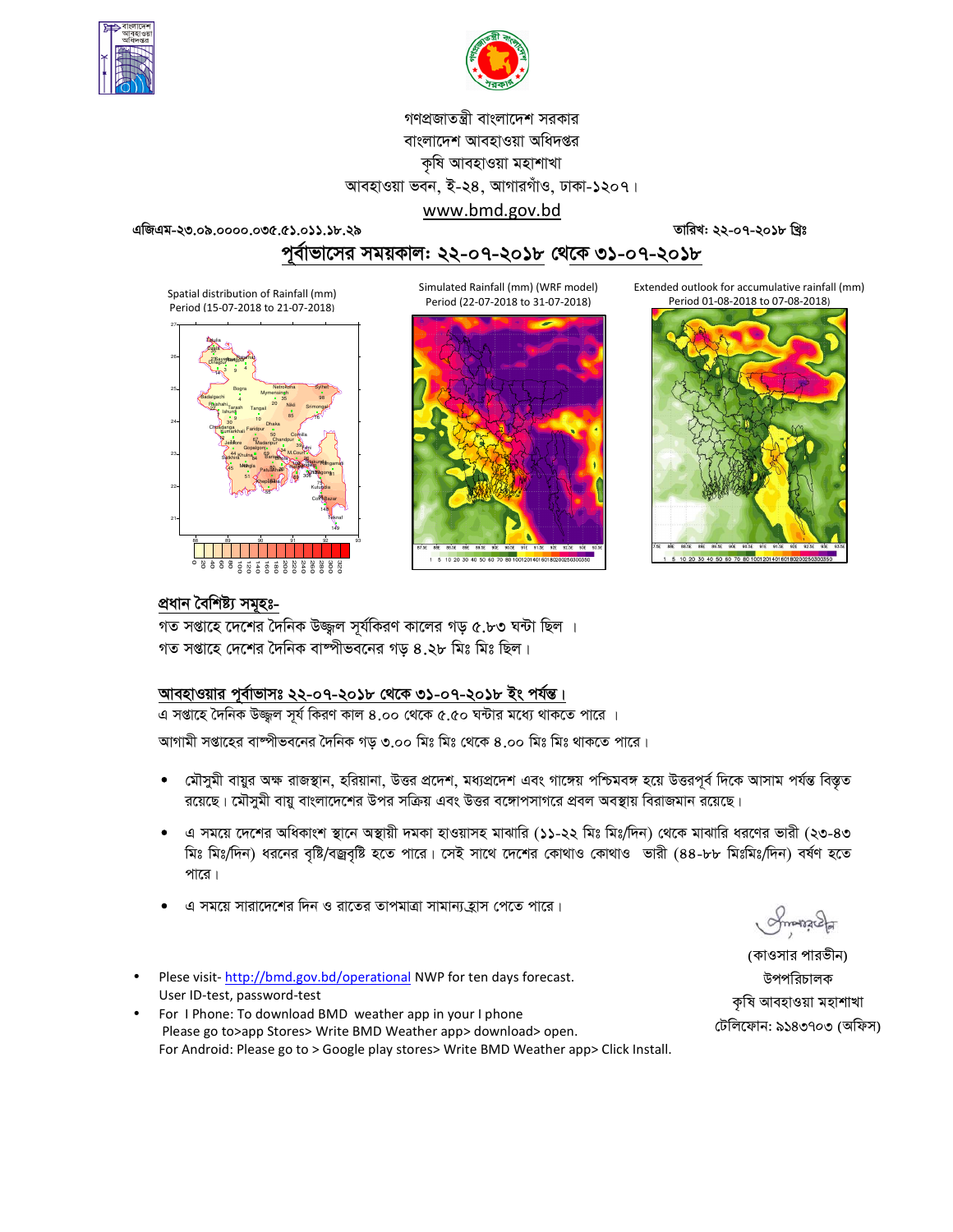# সংক্ষিপ্ত আবহাওয়া বিবরণী, সময়: ১৫-০৭-২০১৮ থেকে ২১-০৭-২০১৮

| বিভাগ     | সর্বোচ্চ তাপমাত্রার পরিসর        | সৰ্বোচ্চ তাপমাত্ৰা ° সেঃ |                          |                                  |        | সর্বনিম্ন তাপমাত্রার পরিসর <sup>০</sup> সেঃ | সৰ্বনিম্ন তাপমাত্ৰা °সেঃ |                                      |
|-----------|----------------------------------|--------------------------|--------------------------|----------------------------------|--------|---------------------------------------------|--------------------------|--------------------------------------|
| ঢাকা      | $^{\circ}$ সেঃ<br>- ৩৭.৬<br>৩০.৭ | ঢাকা                     | $^\circ$ সেঃ<br>৩৭.৬     | ২৫.০<br>$\overline{a}$           | ২৯.৪   | $^{\circ}$ সেঃ                              | মাদারীপর                 | ২৫.০ $^{\circ}$ সেঃ                  |
| ময়মনসিংহ | $^{\circ}$ সেঃ<br>৩২.০<br>- ৩৮.০ | ময়মনসিংহ ও নেত্ৰকোনা    | $^{\circ}$ সেঃ<br>৩৮.০   | 29.8<br>$\overline{\phantom{a}}$ | ২৯.৭   | $^{\circ}$ সেঃ                              | ময়মনসিংহ ওনেত্রকোনা     | ২৬.৪ ° সেঃ                           |
| চটগ্ৰাম   | ° সেঃ<br>- ৩৭.২<br>২৯.০          | চাঁদপুর                  | ৩৭.২° সেঃ                | ২৩.০<br>$\overline{\phantom{a}}$ | ২৯.২   | $^{\circ}$ সেঃ                              | রাঙ্গামাটি               | ২৩.০ ° সেঃ                           |
| সিলেট     | $^{\circ}$ সেঃ<br>৩২.২<br>- ৩৮.৩ | সিলেট                    | ৩৮.৩ ° সেঃ               | ২৫.২<br>$\overline{\phantom{a}}$ | ২৯.৪   | $^{\circ}$ সেঃ                              | সিলেট                    | <u>২৫.২<math>^{\circ}</math> সেঃ</u> |
| রাজশাহী   | $^{\circ}$ সেঃ<br>৩১.৮<br>- ৩৭.৯ | রাজশাহী                  | ৩৭.৯ ° সেঃ               | ২৬.০<br>$\overline{\phantom{a}}$ | ২৯.৯   | $^{\circ}$ সেঃ                              | তাড়াশ                   | ২৬.০ ° সেঃ                           |
| রংপুর     | $^{\circ}$ সেঃ<br>৩২.৭<br>- ৩৯.০ | রাজারহাট                 | $^{\circ}$ সেঃ<br>ರಿನಿ.೦ | ২৫.৩<br>$\overline{\phantom{0}}$ | ৩০.১   | $^{\circ}$ সেঃ                              | তেঁতুলিয়া               | ২৫.৩ ° সেঃ                           |
| খুলনা     | $^{\circ}$ সেঃ<br>- ৩৭.৪<br>২৯.৮ | যশোর                     | ৩৭.৪ $^{\circ}$ সেঃ      | 29.8<br>$\overline{\phantom{0}}$ | ২৯.৫   | $^{\circ}$ সেঃ                              | খুলনা                    | ২৬.৪ ° সেঃ                           |
| বরিশাল    | - ৩৭.২ <sup>০</sup> সেঃ<br>২৯.৫  | ভোলা                     | ৩৭.২ $\degree$ সেঃ       | ২৫.৭                             | - ২৮.৩ | $^{\circ}$ সেঃ                              | ভোলা                     | ২৫.৭ ° সেঃ                           |

# <u> বৃষ্টিপাত বিশ্লেষন এবং স্বাভাবিক তাপমাত্ৰা:</u>

| ডিগ্ৰী সেঃ)<br>(সঃ)<br>(সঃ)<br>जिंका<br>ঢাকা<br>¢о<br>৮৭<br>-80<br>০৬৩<br>08.0<br>0.6<br>২৭.৯<br>২৬.২<br>o¢<br>০৯২<br>ফরিদপুর<br>৬৭<br>-১৭<br>৯৪<br>05.8<br>৮১<br>০৬<br>০৬৭<br>৩৩.৭<br>২৬.৬<br>২৬.০<br>মাদারীপুর<br>৬৯<br>98<br>$-9$<br>০৯৬<br>00.0<br>৩১.৭<br>২৫.৬<br>০৬<br>০৬৫<br>২৬.৮<br>নিকলী<br>**<br>***<br>**<br>$\ast\ast$<br>৮৫<br>০৬৭<br>२१.8<br>o¢<br>০৮৯<br>৩৫.২<br>টাঙ্গাইল<br>$\mathcal{L}$<br>۹১<br>০৯১<br>০৬১<br>08.8<br>৩১.৮<br>২৭.৫<br>২৬.১<br>-৮৬<br>ೲ<br>গোপালগজ্ঞ<br>***<br>$\ast\ast$<br>**<br>**<br>०१১<br>b8<br>00.0<br>০৬<br>০৯৬<br>২৬.৬<br> ময়মনসিংহ<br>ময়মনসিংহ<br>-90<br>08<br>৯২<br>০৬৩<br>08.0<br>২৭.৬<br>২০<br>bο<br>৩১.১<br>২৬.০<br>নেত্ৰকোনা<br>***<br>**<br>**<br>**<br>৩৫<br>08.5<br>২৭.৫<br>ೲ<br>০৯৪<br>০৬৩<br>চট্টগ্ৰাম<br>চট্টগ্ৰাম<br>**<br>**<br>90<br>২০১<br>৩১.২<br>-৬৩<br>o¢<br>ೲಀ<br>०२१<br>২৫.২<br>সীতাকুন্ড<br>**<br>**<br>**<br>**<br>১৩৭<br>১৪২<br>-8<br>o¢<br>0.00<br>২৫.৪<br>রাঙ্গামার্টি<br>৩১<br>১৩৯<br>-96<br>08<br>০৯৭<br>০৫১<br>৩৪.১<br>৩১.১<br>২৫.৩<br>২৫.০<br>কক্সবাজার<br>58 <sub>b</sub><br>১৯৩<br>-২৩<br>٩<br>৯৭<br>৭৯<br>05.6<br>00.8<br>২৫.৯<br>২৫.২<br>টেকনাফ<br>$\ast$<br>$\ast$ $\ast$<br>**<br>**<br>8<br>585<br>২০৪<br>-২৭<br>৩০.১<br>২৫.৩<br>হাতিয়া<br>৬৯<br>598<br>-৬০<br>08<br>০৯৭<br>opo<br>৩১.৬<br>৩০.১<br>২৫.৫<br>২৬.৯<br>সন্দ্বীপ<br>***<br>০৯৭<br>৩.১২<br>৩০৮<br>২০৮<br>o¢<br>০৭৩<br>೦೦೦<br>0.00<br>০২৬<br>কুতুবদীয়া<br>১৭২<br>-8৯<br>৯৫<br>০৭৩<br>৩২.১<br>২৫.৪<br>৮৮<br>০৬<br>৩০.২<br>২৬.৫<br>কেনী<br>২৬<br>১৬৮<br>$-bc$<br>৩৩.৬<br>২৫.২<br>ೲ<br>০৯৬<br>০৬৬<br>৩০.৫<br>২৬.২<br>মাইজদী কোর্ট<br>১০০<br>১৬৫<br>-৩৯<br>o¢<br>৯৫<br>৭২<br>২৭.০<br>২৫.৬<br>00.0<br>৩০.৬<br>চাদপুর<br>***<br>$\mathcal{O}8$<br>৯১<br>08<br>ಂನಿಂ<br>০৬৯<br>008<br>05.8<br>०२१<br>২৫.৯<br>কুমিল্লা<br>৩৯<br>০৬৩<br>00.6<br>২৫.৪<br>১০৮<br>-৬8<br>o¢<br>০৯২<br>৩১.০<br>২৭.০<br>সিলেট<br>390<br>-88<br>৬১<br>00.5<br>0.6<br>২৫.১<br>৯৮<br>o¢<br>৯৫<br>২৬.৮<br>শ্ৰীমঙ্গল<br>২৫.১<br>১৬<br>90<br>ೲ<br>৯৭<br>০৫২<br>৩৫.৬<br>৩২.২<br>২৬.৭<br>-99<br>রাজশাহী<br>٩<br>৩৫.৩<br>৩২.২<br>২৭.৫<br>২৫.৭<br>৮১<br>-৯১<br>ೲ<br>০৯৫<br>০৬৩<br>বগুডা<br>8<br>৮৩<br>$\circ$ ನಿ $8$<br>008<br>৩ $8.5$<br>৩১.৯<br>-৯৫<br>ೲ<br>২৮.১<br>২৬.২<br>ঈশ্বরদী<br>৩০<br>٩8<br>-৫৯<br>08<br>০৯৬<br>०৫१<br>008<br>৩২.২<br>০২৮<br>২৬.০<br>বদলগাৰ্ঘী<br>$\ast\ast$<br>***<br>**<br>**<br>০৯৭<br>०৫१<br>৩৪.২<br>२१.8<br>২২<br>०२<br>তাডাশ<br>$\ast$ $\ast$<br>$\pm\pm$<br>**<br>৯<br>***<br>०२<br>০৯৯<br>০৬৩<br>00.6<br>२१.8<br>রংপুর<br>রংপুর<br>৯<br>০৯১<br>০৫৮<br>00.5<br>৩১.৭<br>২৬.০<br>৮৩<br>-৮৯<br>০২<br>২৮.২<br>দিনাজপুর<br>58<br>$-b8$<br>0.90<br>২৭.৬<br>২৫.৭<br>৯০<br>ೲ<br>ಂನಿಲ<br>০৫৮<br>৩২.০<br>সেয়দপুর<br>**<br>***<br>**<br>**<br>৩<br>৭৬<br>0.90<br>२१.१<br>०२<br>৯০<br>রাজারহাট<br>$\ast$ $\ast$<br>***<br>$\ast\ast$<br>**<br>8<br>0.90<br>২৭.৫<br>०२<br>০৯০<br>০৬১<br>ভেতুঁলিয়া<br>**<br>***<br>**<br>**<br>৩৫<br>৩৪.২<br>ೲ<br>০৯৬<br>০৬৩<br>২৬.৬<br>$\ast$ $\ast$<br>$\ast$<br>**<br>ডিমলা<br>***<br>২৩<br>০৬২<br>0.90<br>ೲ<br>০৯০<br>২৮.০<br>থूनना<br>থুলনা<br>8 <sub>o</sub><br>২৭.১<br>90<br>-৩৫<br>о۹<br>০৯৬<br>০৬৯<br>0.0<br>৩১.৭<br>২৬.২<br>মংলা<br>$\ast\ast$<br>***<br>$\ast\ast$<br>$\ast\ast$<br>¢۵<br>০৬<br>০৯৭<br>०१२<br>০৩২<br>०२१<br>যশোর<br>88<br>৬৯<br>08<br>০৯২<br>০৬৪<br>08.5<br>৩২.৫<br>২৭.০<br>২৬.১<br>-৩৬<br>চুয়াডাঙ্গা<br>১২<br>90<br>$-b8$<br>08.8<br>৩২.৭<br>২৭.৬<br>08<br>০৯৪<br>০৬৮<br>২৬.৩<br>সাতক্ষীরা<br>8¢<br>৮৫<br>-89<br>০৯৭<br>০৫১<br>৩৩.৬<br>৩১.৯<br>২৭.২<br>০৬<br>২৬.২<br>$\ast\ast$<br>কুমারথালী<br>**<br>**<br>***<br>১৮<br>২৭.৩<br>o¢<br>০৯৮<br>০৫৩<br>৩৩.৭<br>বরিশাল<br>৮৭<br>bο<br>-b<br>০৬<br>০৯৯<br>০৭৩<br>৩২.৪<br>৩১.০<br>২৬.৪<br>২৫.৬<br>ভোলা<br>৩০<br>৯৮<br>-৬৯<br>о۹<br>০৯৭<br>০৭৩<br>৩২.৬<br>0.6<br>২৬.৯<br>২৫.৫<br>পটুয়াথালী<br>o٩<br>०११<br>১৬৩<br>১২৭<br>২৮<br>০৯৮<br>৩২.২<br>৩০.৯<br>২৬.৯<br>২৬.০ | বিভাগের নাম | স্টেশনের নাম | মোট<br>বৃষ্টিপাত<br>(মিঃমিঃ) | ষাভাবিক<br>বৃষ্টিপাত<br>(মিঃমিঃ) | বিছ্যুতি( %) | মোট<br>বৃষ্টিপাতের<br>দিন | সৰ্বোষ্ক গড<br>আৰ্দ্ৰতা<br>( %) | সৰ্বোনিম্ন<br>আৰ্দ্ৰতা<br>( %) | গড সৰ্বোষ্ক<br>তাপমাত্রা<br>(ডিগ্ৰী সেঃ) | গড<br>ষভাবিক<br>তাপমাত্রা<br>(ডিগ্ৰী | সর্বনিম্ন<br>গড<br>তাপমাত্রা<br>(ডিগ্ৰী | সর্বনিম্ন<br>ষাভাবিক<br>গড়<br>তাপমাত্রা( |
|----------------------------------------------------------------------------------------------------------------------------------------------------------------------------------------------------------------------------------------------------------------------------------------------------------------------------------------------------------------------------------------------------------------------------------------------------------------------------------------------------------------------------------------------------------------------------------------------------------------------------------------------------------------------------------------------------------------------------------------------------------------------------------------------------------------------------------------------------------------------------------------------------------------------------------------------------------------------------------------------------------------------------------------------------------------------------------------------------------------------------------------------------------------------------------------------------------------------------------------------------------------------------------------------------------------------------------------------------------------------------------------------------------------------------------------------------------------------------------------------------------------------------------------------------------------------------------------------------------------------------------------------------------------------------------------------------------------------------------------------------------------------------------------------------------------------------------------------------------------------------------------------------------------------------------------------------------------------------------------------------------------------------------------------------------------------------------------------------------------------------------------------------------------------------------------------------------------------------------------------------------------------------------------------------------------------------------------------------------------------------------------------------------------------------------------------------------------------------------------------------------------------------------------------------------------------------------------------------------------------------------------------------------------------------------------------------------------------------------------------------------------------------------------------------------------------------------------------------------------------------------------------------------------------------------------------------------------------------------------------------------------------------------------------------------------------------------------------------------------------------------------------------------------------------------------------------------------------------------------------------------------------------------------------------------------------------------------------------------------------------------------------------------------------------------------------------------------------------------------------------------------------------------------------------------------------------------------------------------------------------------------------------------------------------------------------------------------------------------------------------------------------------------------------------|-------------|--------------|------------------------------|----------------------------------|--------------|---------------------------|---------------------------------|--------------------------------|------------------------------------------|--------------------------------------|-----------------------------------------|-------------------------------------------|
|                                                                                                                                                                                                                                                                                                                                                                                                                                                                                                                                                                                                                                                                                                                                                                                                                                                                                                                                                                                                                                                                                                                                                                                                                                                                                                                                                                                                                                                                                                                                                                                                                                                                                                                                                                                                                                                                                                                                                                                                                                                                                                                                                                                                                                                                                                                                                                                                                                                                                                                                                                                                                                                                                                                                                                                                                                                                                                                                                                                                                                                                                                                                                                                                                                                                                                                                                                                                                                                                                                                                                                                                                                                                                                                                                                                                    |             |              |                              |                                  |              |                           |                                 |                                |                                          |                                      |                                         |                                           |
|                                                                                                                                                                                                                                                                                                                                                                                                                                                                                                                                                                                                                                                                                                                                                                                                                                                                                                                                                                                                                                                                                                                                                                                                                                                                                                                                                                                                                                                                                                                                                                                                                                                                                                                                                                                                                                                                                                                                                                                                                                                                                                                                                                                                                                                                                                                                                                                                                                                                                                                                                                                                                                                                                                                                                                                                                                                                                                                                                                                                                                                                                                                                                                                                                                                                                                                                                                                                                                                                                                                                                                                                                                                                                                                                                                                                    |             |              |                              |                                  |              |                           |                                 |                                |                                          |                                      |                                         |                                           |
|                                                                                                                                                                                                                                                                                                                                                                                                                                                                                                                                                                                                                                                                                                                                                                                                                                                                                                                                                                                                                                                                                                                                                                                                                                                                                                                                                                                                                                                                                                                                                                                                                                                                                                                                                                                                                                                                                                                                                                                                                                                                                                                                                                                                                                                                                                                                                                                                                                                                                                                                                                                                                                                                                                                                                                                                                                                                                                                                                                                                                                                                                                                                                                                                                                                                                                                                                                                                                                                                                                                                                                                                                                                                                                                                                                                                    |             |              |                              |                                  |              |                           |                                 |                                |                                          |                                      |                                         |                                           |
|                                                                                                                                                                                                                                                                                                                                                                                                                                                                                                                                                                                                                                                                                                                                                                                                                                                                                                                                                                                                                                                                                                                                                                                                                                                                                                                                                                                                                                                                                                                                                                                                                                                                                                                                                                                                                                                                                                                                                                                                                                                                                                                                                                                                                                                                                                                                                                                                                                                                                                                                                                                                                                                                                                                                                                                                                                                                                                                                                                                                                                                                                                                                                                                                                                                                                                                                                                                                                                                                                                                                                                                                                                                                                                                                                                                                    |             |              |                              |                                  |              |                           |                                 |                                |                                          |                                      |                                         |                                           |
|                                                                                                                                                                                                                                                                                                                                                                                                                                                                                                                                                                                                                                                                                                                                                                                                                                                                                                                                                                                                                                                                                                                                                                                                                                                                                                                                                                                                                                                                                                                                                                                                                                                                                                                                                                                                                                                                                                                                                                                                                                                                                                                                                                                                                                                                                                                                                                                                                                                                                                                                                                                                                                                                                                                                                                                                                                                                                                                                                                                                                                                                                                                                                                                                                                                                                                                                                                                                                                                                                                                                                                                                                                                                                                                                                                                                    |             |              |                              |                                  |              |                           |                                 |                                |                                          |                                      |                                         |                                           |
|                                                                                                                                                                                                                                                                                                                                                                                                                                                                                                                                                                                                                                                                                                                                                                                                                                                                                                                                                                                                                                                                                                                                                                                                                                                                                                                                                                                                                                                                                                                                                                                                                                                                                                                                                                                                                                                                                                                                                                                                                                                                                                                                                                                                                                                                                                                                                                                                                                                                                                                                                                                                                                                                                                                                                                                                                                                                                                                                                                                                                                                                                                                                                                                                                                                                                                                                                                                                                                                                                                                                                                                                                                                                                                                                                                                                    |             |              |                              |                                  |              |                           |                                 |                                |                                          |                                      |                                         |                                           |
|                                                                                                                                                                                                                                                                                                                                                                                                                                                                                                                                                                                                                                                                                                                                                                                                                                                                                                                                                                                                                                                                                                                                                                                                                                                                                                                                                                                                                                                                                                                                                                                                                                                                                                                                                                                                                                                                                                                                                                                                                                                                                                                                                                                                                                                                                                                                                                                                                                                                                                                                                                                                                                                                                                                                                                                                                                                                                                                                                                                                                                                                                                                                                                                                                                                                                                                                                                                                                                                                                                                                                                                                                                                                                                                                                                                                    |             |              |                              |                                  |              |                           |                                 |                                |                                          |                                      |                                         |                                           |
|                                                                                                                                                                                                                                                                                                                                                                                                                                                                                                                                                                                                                                                                                                                                                                                                                                                                                                                                                                                                                                                                                                                                                                                                                                                                                                                                                                                                                                                                                                                                                                                                                                                                                                                                                                                                                                                                                                                                                                                                                                                                                                                                                                                                                                                                                                                                                                                                                                                                                                                                                                                                                                                                                                                                                                                                                                                                                                                                                                                                                                                                                                                                                                                                                                                                                                                                                                                                                                                                                                                                                                                                                                                                                                                                                                                                    |             |              |                              |                                  |              |                           |                                 |                                |                                          |                                      |                                         |                                           |
|                                                                                                                                                                                                                                                                                                                                                                                                                                                                                                                                                                                                                                                                                                                                                                                                                                                                                                                                                                                                                                                                                                                                                                                                                                                                                                                                                                                                                                                                                                                                                                                                                                                                                                                                                                                                                                                                                                                                                                                                                                                                                                                                                                                                                                                                                                                                                                                                                                                                                                                                                                                                                                                                                                                                                                                                                                                                                                                                                                                                                                                                                                                                                                                                                                                                                                                                                                                                                                                                                                                                                                                                                                                                                                                                                                                                    |             |              |                              |                                  |              |                           |                                 |                                |                                          |                                      |                                         |                                           |
|                                                                                                                                                                                                                                                                                                                                                                                                                                                                                                                                                                                                                                                                                                                                                                                                                                                                                                                                                                                                                                                                                                                                                                                                                                                                                                                                                                                                                                                                                                                                                                                                                                                                                                                                                                                                                                                                                                                                                                                                                                                                                                                                                                                                                                                                                                                                                                                                                                                                                                                                                                                                                                                                                                                                                                                                                                                                                                                                                                                                                                                                                                                                                                                                                                                                                                                                                                                                                                                                                                                                                                                                                                                                                                                                                                                                    |             |              |                              |                                  |              |                           |                                 |                                |                                          |                                      |                                         |                                           |
|                                                                                                                                                                                                                                                                                                                                                                                                                                                                                                                                                                                                                                                                                                                                                                                                                                                                                                                                                                                                                                                                                                                                                                                                                                                                                                                                                                                                                                                                                                                                                                                                                                                                                                                                                                                                                                                                                                                                                                                                                                                                                                                                                                                                                                                                                                                                                                                                                                                                                                                                                                                                                                                                                                                                                                                                                                                                                                                                                                                                                                                                                                                                                                                                                                                                                                                                                                                                                                                                                                                                                                                                                                                                                                                                                                                                    |             |              |                              |                                  |              |                           |                                 |                                |                                          |                                      |                                         |                                           |
|                                                                                                                                                                                                                                                                                                                                                                                                                                                                                                                                                                                                                                                                                                                                                                                                                                                                                                                                                                                                                                                                                                                                                                                                                                                                                                                                                                                                                                                                                                                                                                                                                                                                                                                                                                                                                                                                                                                                                                                                                                                                                                                                                                                                                                                                                                                                                                                                                                                                                                                                                                                                                                                                                                                                                                                                                                                                                                                                                                                                                                                                                                                                                                                                                                                                                                                                                                                                                                                                                                                                                                                                                                                                                                                                                                                                    |             |              |                              |                                  |              |                           |                                 |                                |                                          |                                      |                                         |                                           |
|                                                                                                                                                                                                                                                                                                                                                                                                                                                                                                                                                                                                                                                                                                                                                                                                                                                                                                                                                                                                                                                                                                                                                                                                                                                                                                                                                                                                                                                                                                                                                                                                                                                                                                                                                                                                                                                                                                                                                                                                                                                                                                                                                                                                                                                                                                                                                                                                                                                                                                                                                                                                                                                                                                                                                                                                                                                                                                                                                                                                                                                                                                                                                                                                                                                                                                                                                                                                                                                                                                                                                                                                                                                                                                                                                                                                    |             |              |                              |                                  |              |                           |                                 |                                |                                          |                                      |                                         |                                           |
|                                                                                                                                                                                                                                                                                                                                                                                                                                                                                                                                                                                                                                                                                                                                                                                                                                                                                                                                                                                                                                                                                                                                                                                                                                                                                                                                                                                                                                                                                                                                                                                                                                                                                                                                                                                                                                                                                                                                                                                                                                                                                                                                                                                                                                                                                                                                                                                                                                                                                                                                                                                                                                                                                                                                                                                                                                                                                                                                                                                                                                                                                                                                                                                                                                                                                                                                                                                                                                                                                                                                                                                                                                                                                                                                                                                                    |             |              |                              |                                  |              |                           |                                 |                                |                                          |                                      |                                         |                                           |
|                                                                                                                                                                                                                                                                                                                                                                                                                                                                                                                                                                                                                                                                                                                                                                                                                                                                                                                                                                                                                                                                                                                                                                                                                                                                                                                                                                                                                                                                                                                                                                                                                                                                                                                                                                                                                                                                                                                                                                                                                                                                                                                                                                                                                                                                                                                                                                                                                                                                                                                                                                                                                                                                                                                                                                                                                                                                                                                                                                                                                                                                                                                                                                                                                                                                                                                                                                                                                                                                                                                                                                                                                                                                                                                                                                                                    |             |              |                              |                                  |              |                           |                                 |                                |                                          |                                      |                                         |                                           |
|                                                                                                                                                                                                                                                                                                                                                                                                                                                                                                                                                                                                                                                                                                                                                                                                                                                                                                                                                                                                                                                                                                                                                                                                                                                                                                                                                                                                                                                                                                                                                                                                                                                                                                                                                                                                                                                                                                                                                                                                                                                                                                                                                                                                                                                                                                                                                                                                                                                                                                                                                                                                                                                                                                                                                                                                                                                                                                                                                                                                                                                                                                                                                                                                                                                                                                                                                                                                                                                                                                                                                                                                                                                                                                                                                                                                    |             |              |                              |                                  |              |                           |                                 |                                |                                          |                                      |                                         |                                           |
|                                                                                                                                                                                                                                                                                                                                                                                                                                                                                                                                                                                                                                                                                                                                                                                                                                                                                                                                                                                                                                                                                                                                                                                                                                                                                                                                                                                                                                                                                                                                                                                                                                                                                                                                                                                                                                                                                                                                                                                                                                                                                                                                                                                                                                                                                                                                                                                                                                                                                                                                                                                                                                                                                                                                                                                                                                                                                                                                                                                                                                                                                                                                                                                                                                                                                                                                                                                                                                                                                                                                                                                                                                                                                                                                                                                                    |             |              |                              |                                  |              |                           |                                 |                                |                                          |                                      |                                         |                                           |
|                                                                                                                                                                                                                                                                                                                                                                                                                                                                                                                                                                                                                                                                                                                                                                                                                                                                                                                                                                                                                                                                                                                                                                                                                                                                                                                                                                                                                                                                                                                                                                                                                                                                                                                                                                                                                                                                                                                                                                                                                                                                                                                                                                                                                                                                                                                                                                                                                                                                                                                                                                                                                                                                                                                                                                                                                                                                                                                                                                                                                                                                                                                                                                                                                                                                                                                                                                                                                                                                                                                                                                                                                                                                                                                                                                                                    |             |              |                              |                                  |              |                           |                                 |                                |                                          |                                      |                                         |                                           |
|                                                                                                                                                                                                                                                                                                                                                                                                                                                                                                                                                                                                                                                                                                                                                                                                                                                                                                                                                                                                                                                                                                                                                                                                                                                                                                                                                                                                                                                                                                                                                                                                                                                                                                                                                                                                                                                                                                                                                                                                                                                                                                                                                                                                                                                                                                                                                                                                                                                                                                                                                                                                                                                                                                                                                                                                                                                                                                                                                                                                                                                                                                                                                                                                                                                                                                                                                                                                                                                                                                                                                                                                                                                                                                                                                                                                    |             |              |                              |                                  |              |                           |                                 |                                |                                          |                                      |                                         |                                           |
|                                                                                                                                                                                                                                                                                                                                                                                                                                                                                                                                                                                                                                                                                                                                                                                                                                                                                                                                                                                                                                                                                                                                                                                                                                                                                                                                                                                                                                                                                                                                                                                                                                                                                                                                                                                                                                                                                                                                                                                                                                                                                                                                                                                                                                                                                                                                                                                                                                                                                                                                                                                                                                                                                                                                                                                                                                                                                                                                                                                                                                                                                                                                                                                                                                                                                                                                                                                                                                                                                                                                                                                                                                                                                                                                                                                                    |             |              |                              |                                  |              |                           |                                 |                                |                                          |                                      |                                         |                                           |
|                                                                                                                                                                                                                                                                                                                                                                                                                                                                                                                                                                                                                                                                                                                                                                                                                                                                                                                                                                                                                                                                                                                                                                                                                                                                                                                                                                                                                                                                                                                                                                                                                                                                                                                                                                                                                                                                                                                                                                                                                                                                                                                                                                                                                                                                                                                                                                                                                                                                                                                                                                                                                                                                                                                                                                                                                                                                                                                                                                                                                                                                                                                                                                                                                                                                                                                                                                                                                                                                                                                                                                                                                                                                                                                                                                                                    |             |              |                              |                                  |              |                           |                                 |                                |                                          |                                      |                                         |                                           |
|                                                                                                                                                                                                                                                                                                                                                                                                                                                                                                                                                                                                                                                                                                                                                                                                                                                                                                                                                                                                                                                                                                                                                                                                                                                                                                                                                                                                                                                                                                                                                                                                                                                                                                                                                                                                                                                                                                                                                                                                                                                                                                                                                                                                                                                                                                                                                                                                                                                                                                                                                                                                                                                                                                                                                                                                                                                                                                                                                                                                                                                                                                                                                                                                                                                                                                                                                                                                                                                                                                                                                                                                                                                                                                                                                                                                    | সিলেট       |              |                              |                                  |              |                           |                                 |                                |                                          |                                      |                                         |                                           |
|                                                                                                                                                                                                                                                                                                                                                                                                                                                                                                                                                                                                                                                                                                                                                                                                                                                                                                                                                                                                                                                                                                                                                                                                                                                                                                                                                                                                                                                                                                                                                                                                                                                                                                                                                                                                                                                                                                                                                                                                                                                                                                                                                                                                                                                                                                                                                                                                                                                                                                                                                                                                                                                                                                                                                                                                                                                                                                                                                                                                                                                                                                                                                                                                                                                                                                                                                                                                                                                                                                                                                                                                                                                                                                                                                                                                    |             |              |                              |                                  |              |                           |                                 |                                |                                          |                                      |                                         |                                           |
|                                                                                                                                                                                                                                                                                                                                                                                                                                                                                                                                                                                                                                                                                                                                                                                                                                                                                                                                                                                                                                                                                                                                                                                                                                                                                                                                                                                                                                                                                                                                                                                                                                                                                                                                                                                                                                                                                                                                                                                                                                                                                                                                                                                                                                                                                                                                                                                                                                                                                                                                                                                                                                                                                                                                                                                                                                                                                                                                                                                                                                                                                                                                                                                                                                                                                                                                                                                                                                                                                                                                                                                                                                                                                                                                                                                                    | বাজশাহী     |              |                              |                                  |              |                           |                                 |                                |                                          |                                      |                                         |                                           |
|                                                                                                                                                                                                                                                                                                                                                                                                                                                                                                                                                                                                                                                                                                                                                                                                                                                                                                                                                                                                                                                                                                                                                                                                                                                                                                                                                                                                                                                                                                                                                                                                                                                                                                                                                                                                                                                                                                                                                                                                                                                                                                                                                                                                                                                                                                                                                                                                                                                                                                                                                                                                                                                                                                                                                                                                                                                                                                                                                                                                                                                                                                                                                                                                                                                                                                                                                                                                                                                                                                                                                                                                                                                                                                                                                                                                    |             |              |                              |                                  |              |                           |                                 |                                |                                          |                                      |                                         |                                           |
|                                                                                                                                                                                                                                                                                                                                                                                                                                                                                                                                                                                                                                                                                                                                                                                                                                                                                                                                                                                                                                                                                                                                                                                                                                                                                                                                                                                                                                                                                                                                                                                                                                                                                                                                                                                                                                                                                                                                                                                                                                                                                                                                                                                                                                                                                                                                                                                                                                                                                                                                                                                                                                                                                                                                                                                                                                                                                                                                                                                                                                                                                                                                                                                                                                                                                                                                                                                                                                                                                                                                                                                                                                                                                                                                                                                                    |             |              |                              |                                  |              |                           |                                 |                                |                                          |                                      |                                         |                                           |
|                                                                                                                                                                                                                                                                                                                                                                                                                                                                                                                                                                                                                                                                                                                                                                                                                                                                                                                                                                                                                                                                                                                                                                                                                                                                                                                                                                                                                                                                                                                                                                                                                                                                                                                                                                                                                                                                                                                                                                                                                                                                                                                                                                                                                                                                                                                                                                                                                                                                                                                                                                                                                                                                                                                                                                                                                                                                                                                                                                                                                                                                                                                                                                                                                                                                                                                                                                                                                                                                                                                                                                                                                                                                                                                                                                                                    |             |              |                              |                                  |              |                           |                                 |                                |                                          |                                      |                                         |                                           |
|                                                                                                                                                                                                                                                                                                                                                                                                                                                                                                                                                                                                                                                                                                                                                                                                                                                                                                                                                                                                                                                                                                                                                                                                                                                                                                                                                                                                                                                                                                                                                                                                                                                                                                                                                                                                                                                                                                                                                                                                                                                                                                                                                                                                                                                                                                                                                                                                                                                                                                                                                                                                                                                                                                                                                                                                                                                                                                                                                                                                                                                                                                                                                                                                                                                                                                                                                                                                                                                                                                                                                                                                                                                                                                                                                                                                    |             |              |                              |                                  |              |                           |                                 |                                |                                          |                                      |                                         |                                           |
|                                                                                                                                                                                                                                                                                                                                                                                                                                                                                                                                                                                                                                                                                                                                                                                                                                                                                                                                                                                                                                                                                                                                                                                                                                                                                                                                                                                                                                                                                                                                                                                                                                                                                                                                                                                                                                                                                                                                                                                                                                                                                                                                                                                                                                                                                                                                                                                                                                                                                                                                                                                                                                                                                                                                                                                                                                                                                                                                                                                                                                                                                                                                                                                                                                                                                                                                                                                                                                                                                                                                                                                                                                                                                                                                                                                                    |             |              |                              |                                  |              |                           |                                 |                                |                                          |                                      |                                         |                                           |
|                                                                                                                                                                                                                                                                                                                                                                                                                                                                                                                                                                                                                                                                                                                                                                                                                                                                                                                                                                                                                                                                                                                                                                                                                                                                                                                                                                                                                                                                                                                                                                                                                                                                                                                                                                                                                                                                                                                                                                                                                                                                                                                                                                                                                                                                                                                                                                                                                                                                                                                                                                                                                                                                                                                                                                                                                                                                                                                                                                                                                                                                                                                                                                                                                                                                                                                                                                                                                                                                                                                                                                                                                                                                                                                                                                                                    |             |              |                              |                                  |              |                           |                                 |                                |                                          |                                      |                                         |                                           |
|                                                                                                                                                                                                                                                                                                                                                                                                                                                                                                                                                                                                                                                                                                                                                                                                                                                                                                                                                                                                                                                                                                                                                                                                                                                                                                                                                                                                                                                                                                                                                                                                                                                                                                                                                                                                                                                                                                                                                                                                                                                                                                                                                                                                                                                                                                                                                                                                                                                                                                                                                                                                                                                                                                                                                                                                                                                                                                                                                                                                                                                                                                                                                                                                                                                                                                                                                                                                                                                                                                                                                                                                                                                                                                                                                                                                    |             |              |                              |                                  |              |                           |                                 |                                |                                          |                                      |                                         |                                           |
|                                                                                                                                                                                                                                                                                                                                                                                                                                                                                                                                                                                                                                                                                                                                                                                                                                                                                                                                                                                                                                                                                                                                                                                                                                                                                                                                                                                                                                                                                                                                                                                                                                                                                                                                                                                                                                                                                                                                                                                                                                                                                                                                                                                                                                                                                                                                                                                                                                                                                                                                                                                                                                                                                                                                                                                                                                                                                                                                                                                                                                                                                                                                                                                                                                                                                                                                                                                                                                                                                                                                                                                                                                                                                                                                                                                                    |             |              |                              |                                  |              |                           |                                 |                                |                                          |                                      |                                         |                                           |
|                                                                                                                                                                                                                                                                                                                                                                                                                                                                                                                                                                                                                                                                                                                                                                                                                                                                                                                                                                                                                                                                                                                                                                                                                                                                                                                                                                                                                                                                                                                                                                                                                                                                                                                                                                                                                                                                                                                                                                                                                                                                                                                                                                                                                                                                                                                                                                                                                                                                                                                                                                                                                                                                                                                                                                                                                                                                                                                                                                                                                                                                                                                                                                                                                                                                                                                                                                                                                                                                                                                                                                                                                                                                                                                                                                                                    |             |              |                              |                                  |              |                           |                                 |                                |                                          |                                      |                                         |                                           |
|                                                                                                                                                                                                                                                                                                                                                                                                                                                                                                                                                                                                                                                                                                                                                                                                                                                                                                                                                                                                                                                                                                                                                                                                                                                                                                                                                                                                                                                                                                                                                                                                                                                                                                                                                                                                                                                                                                                                                                                                                                                                                                                                                                                                                                                                                                                                                                                                                                                                                                                                                                                                                                                                                                                                                                                                                                                                                                                                                                                                                                                                                                                                                                                                                                                                                                                                                                                                                                                                                                                                                                                                                                                                                                                                                                                                    |             |              |                              |                                  |              |                           |                                 |                                |                                          |                                      |                                         |                                           |
|                                                                                                                                                                                                                                                                                                                                                                                                                                                                                                                                                                                                                                                                                                                                                                                                                                                                                                                                                                                                                                                                                                                                                                                                                                                                                                                                                                                                                                                                                                                                                                                                                                                                                                                                                                                                                                                                                                                                                                                                                                                                                                                                                                                                                                                                                                                                                                                                                                                                                                                                                                                                                                                                                                                                                                                                                                                                                                                                                                                                                                                                                                                                                                                                                                                                                                                                                                                                                                                                                                                                                                                                                                                                                                                                                                                                    |             |              |                              |                                  |              |                           |                                 |                                |                                          |                                      |                                         |                                           |
|                                                                                                                                                                                                                                                                                                                                                                                                                                                                                                                                                                                                                                                                                                                                                                                                                                                                                                                                                                                                                                                                                                                                                                                                                                                                                                                                                                                                                                                                                                                                                                                                                                                                                                                                                                                                                                                                                                                                                                                                                                                                                                                                                                                                                                                                                                                                                                                                                                                                                                                                                                                                                                                                                                                                                                                                                                                                                                                                                                                                                                                                                                                                                                                                                                                                                                                                                                                                                                                                                                                                                                                                                                                                                                                                                                                                    |             |              |                              |                                  |              |                           |                                 |                                |                                          |                                      |                                         |                                           |
|                                                                                                                                                                                                                                                                                                                                                                                                                                                                                                                                                                                                                                                                                                                                                                                                                                                                                                                                                                                                                                                                                                                                                                                                                                                                                                                                                                                                                                                                                                                                                                                                                                                                                                                                                                                                                                                                                                                                                                                                                                                                                                                                                                                                                                                                                                                                                                                                                                                                                                                                                                                                                                                                                                                                                                                                                                                                                                                                                                                                                                                                                                                                                                                                                                                                                                                                                                                                                                                                                                                                                                                                                                                                                                                                                                                                    |             |              |                              |                                  |              |                           |                                 |                                |                                          |                                      |                                         |                                           |
|                                                                                                                                                                                                                                                                                                                                                                                                                                                                                                                                                                                                                                                                                                                                                                                                                                                                                                                                                                                                                                                                                                                                                                                                                                                                                                                                                                                                                                                                                                                                                                                                                                                                                                                                                                                                                                                                                                                                                                                                                                                                                                                                                                                                                                                                                                                                                                                                                                                                                                                                                                                                                                                                                                                                                                                                                                                                                                                                                                                                                                                                                                                                                                                                                                                                                                                                                                                                                                                                                                                                                                                                                                                                                                                                                                                                    |             |              |                              |                                  |              |                           |                                 |                                |                                          |                                      |                                         |                                           |
|                                                                                                                                                                                                                                                                                                                                                                                                                                                                                                                                                                                                                                                                                                                                                                                                                                                                                                                                                                                                                                                                                                                                                                                                                                                                                                                                                                                                                                                                                                                                                                                                                                                                                                                                                                                                                                                                                                                                                                                                                                                                                                                                                                                                                                                                                                                                                                                                                                                                                                                                                                                                                                                                                                                                                                                                                                                                                                                                                                                                                                                                                                                                                                                                                                                                                                                                                                                                                                                                                                                                                                                                                                                                                                                                                                                                    |             |              |                              |                                  |              |                           |                                 |                                |                                          |                                      |                                         |                                           |
|                                                                                                                                                                                                                                                                                                                                                                                                                                                                                                                                                                                                                                                                                                                                                                                                                                                                                                                                                                                                                                                                                                                                                                                                                                                                                                                                                                                                                                                                                                                                                                                                                                                                                                                                                                                                                                                                                                                                                                                                                                                                                                                                                                                                                                                                                                                                                                                                                                                                                                                                                                                                                                                                                                                                                                                                                                                                                                                                                                                                                                                                                                                                                                                                                                                                                                                                                                                                                                                                                                                                                                                                                                                                                                                                                                                                    |             |              |                              |                                  |              |                           |                                 |                                |                                          |                                      |                                         |                                           |
|                                                                                                                                                                                                                                                                                                                                                                                                                                                                                                                                                                                                                                                                                                                                                                                                                                                                                                                                                                                                                                                                                                                                                                                                                                                                                                                                                                                                                                                                                                                                                                                                                                                                                                                                                                                                                                                                                                                                                                                                                                                                                                                                                                                                                                                                                                                                                                                                                                                                                                                                                                                                                                                                                                                                                                                                                                                                                                                                                                                                                                                                                                                                                                                                                                                                                                                                                                                                                                                                                                                                                                                                                                                                                                                                                                                                    | বরিশাল      |              |                              |                                  |              |                           |                                 |                                |                                          |                                      |                                         |                                           |
|                                                                                                                                                                                                                                                                                                                                                                                                                                                                                                                                                                                                                                                                                                                                                                                                                                                                                                                                                                                                                                                                                                                                                                                                                                                                                                                                                                                                                                                                                                                                                                                                                                                                                                                                                                                                                                                                                                                                                                                                                                                                                                                                                                                                                                                                                                                                                                                                                                                                                                                                                                                                                                                                                                                                                                                                                                                                                                                                                                                                                                                                                                                                                                                                                                                                                                                                                                                                                                                                                                                                                                                                                                                                                                                                                                                                    |             |              |                              |                                  |              |                           |                                 |                                |                                          |                                      |                                         |                                           |
|                                                                                                                                                                                                                                                                                                                                                                                                                                                                                                                                                                                                                                                                                                                                                                                                                                                                                                                                                                                                                                                                                                                                                                                                                                                                                                                                                                                                                                                                                                                                                                                                                                                                                                                                                                                                                                                                                                                                                                                                                                                                                                                                                                                                                                                                                                                                                                                                                                                                                                                                                                                                                                                                                                                                                                                                                                                                                                                                                                                                                                                                                                                                                                                                                                                                                                                                                                                                                                                                                                                                                                                                                                                                                                                                                                                                    |             |              |                              |                                  |              |                           |                                 |                                |                                          |                                      |                                         |                                           |
| œ<br>১৩৯<br>-৬০<br>०१৫<br>೦೦೦<br>00.8<br>०२१<br>২৫.৮<br>o¢<br>০৯৬                                                                                                                                                                                                                                                                                                                                                                                                                                                                                                                                                                                                                                                                                                                                                                                                                                                                                                                                                                                                                                                                                                                                                                                                                                                                                                                                                                                                                                                                                                                                                                                                                                                                                                                                                                                                                                                                                                                                                                                                                                                                                                                                                                                                                                                                                                                                                                                                                                                                                                                                                                                                                                                                                                                                                                                                                                                                                                                                                                                                                                                                                                                                                                                                                                                                                                                                                                                                                                                                                                                                                                                                                                                                                                                                  |             | খেপুপাড়া    |                              |                                  |              |                           |                                 |                                |                                          |                                      |                                         |                                           |

N.B .Analyses contained in this bulletin are based on preliminary \* un-checked data. \*\* Data not received. \*\*\* Data not available.